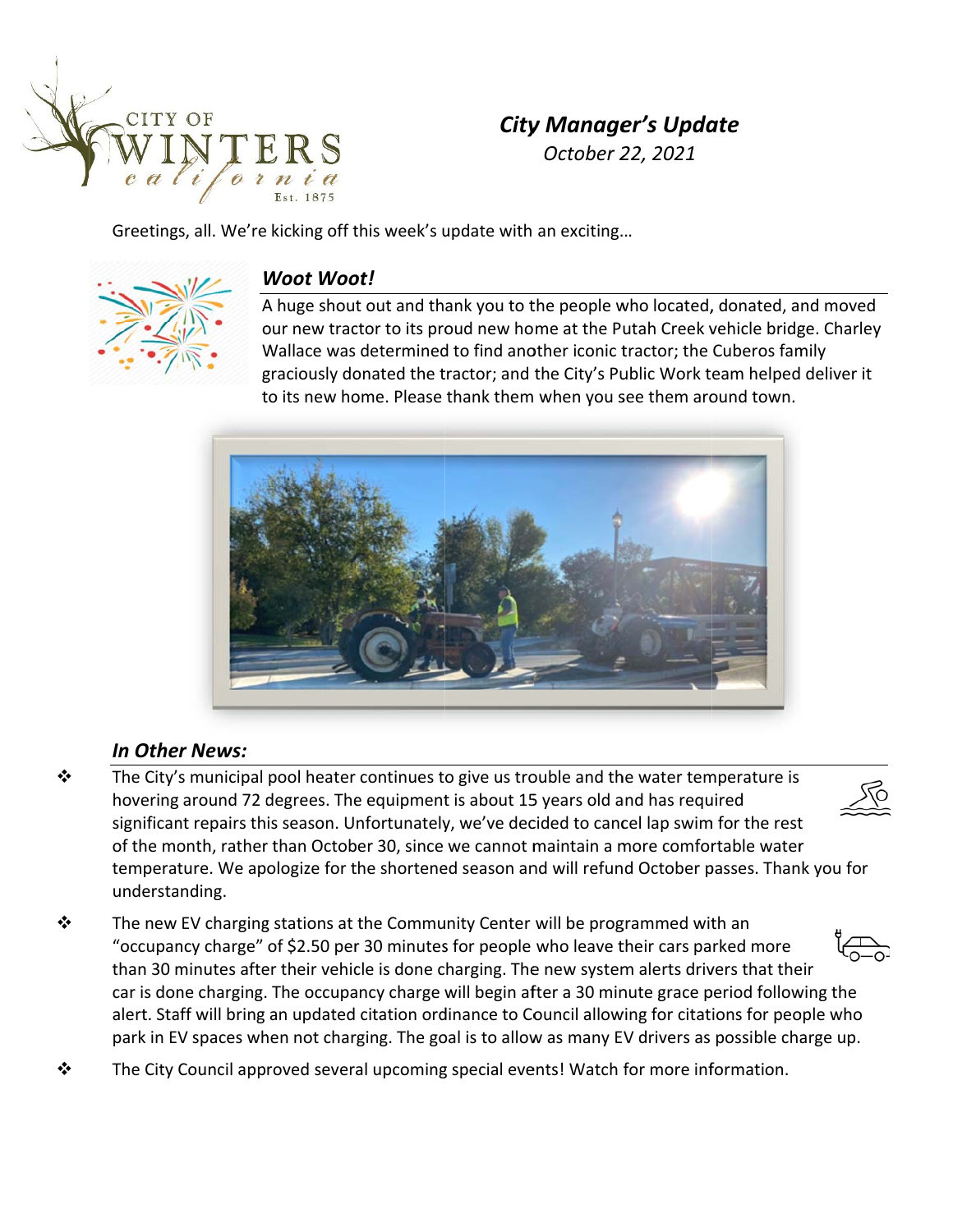- $\triangleright$  December 4, Holiday Tree Lighting, Rotary Park. There will be lots of children's activities.
- ▶ December 5, Tractor Parade! Main Street from City Park to Rotary Park. Feel free to spread out along the route!
- > December 11, 9 a.m.  $-$  2 p.m. Main Street, Railroad to  $2^{nd}$ , Holiday Bazaar. Mark your calendars! Over 65 vendors will sell their wares, including our local businesses. Just in time for last minute shopping! More info here.
- ❖ The Yolo County Fire Safe County is holding its next meeting via Zoom on Wednesday, October 27 from 4:00 – 5:30 p.m. They will provide an update on the Community Wildfire Risk Assessment among other projects.

#### ZOOM LINK:

https://us02web.zoom.us/j/84001393368?pwd=TlZCWnpOZzR6dWV3Kzg5QnpmbVJxdz09 Meeting ID: 840 0139 3368 Passcode: 579931

# **Don't Miss Out!**

- The Chamber of Commerce's first Community EXPO is next Friday, ❖ October 29, at City Park from 1 - 5 p.m. The event will include business, government and non-profit booths, live music, demonstrations, and activities for all ages. Come on out, meet your neighbors and get to know our local businesses. There are so many good ones!
- ❖ Free flu shots will be available at the Winters Community Center on November 2, from 4:00 - 7:00 p.m., 201 Railroad Avenue. Please call (530) 312-5858 to reserve an appointment. Walk ins are also welcome. A limited number of first dose COVID vaccines will also be available.



## Did You Know?

❖ Love the outdoors? Want to get involved and help protect our natural resources? The Putah Creek Council hosts a number of different activities from creek clean ups to docent tours. On Saturday, October 23<sup>rd</sup>, from 9:00 a.m.  $-$  12:00 p.m., volunteers will be at Lake Solano doing tree care and maintenance. For more information related to Saturday's event, click here. Visit www.putahcreekcouncil.org to learn how to help support Putah Creek as a treasured community resource.

## **Please Note...**

The street-side brush collection service is intended for shrub and tree branches smaller than ❖ 6 inches in diameter and less than 5 feet long. Grass clippings are not allowed  $\sim$  please use the green waste container instead. Please note that palm fronds are not allowed in either brush collection or green waste because the stems are too hard for the equipment at the landfill to process. Palm fronds should be brought separately to the landfill for disposal or cut into pieces to fit into the garbage can.